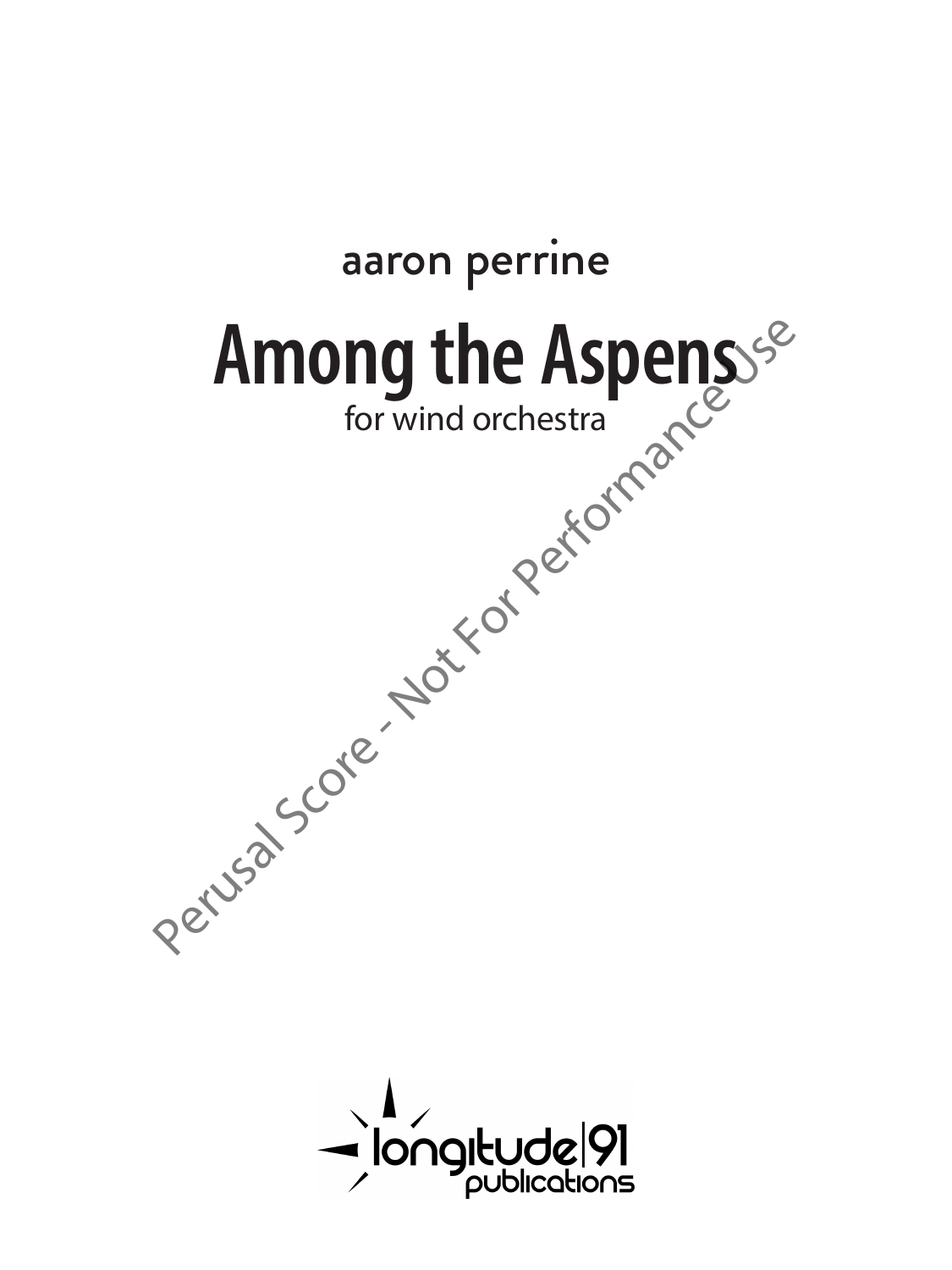## Program Note:

I love trees and have been surrounded by them most of my life. Capturing their essence is an impossible task, and yet one that permeates my mind on an almost daily basis.

Given this, it is perhaps not a surprise to learn this passion has extended beyond music to photography: specifically, nature photography. While planning a recent trip to Colorado, I realized my visit would coincide with the annual fall foliage. Upon arrival, I was mesmerized by the golden beauty of the aspens sprinkled throughout the evergreens. Many photos were taken, and musical ideas connected to these images began to develop. The title of the work also emerged rather quickly. Coincidentally, I later discovered famous nature photographer Thomas Mangelsen's stunning image of the same name: *Among the Aspens*.

## Performance Considerations

Carriage bolt chimes are homemade and consist of an assortment of carriage bolts of various sizes. While this timbre is obviously preferred, substitutions may be used as needed. Straight mutes may be substituted for harmon mutes if harmon mutes are unavailable.

Premiere:

March 26, 2022 South Dakota State University Performing Arts Center Brookings, South Dakota South Dakota All-State Band; Aaron Perrine, conductor Perusal Score

www.aaronperrine.com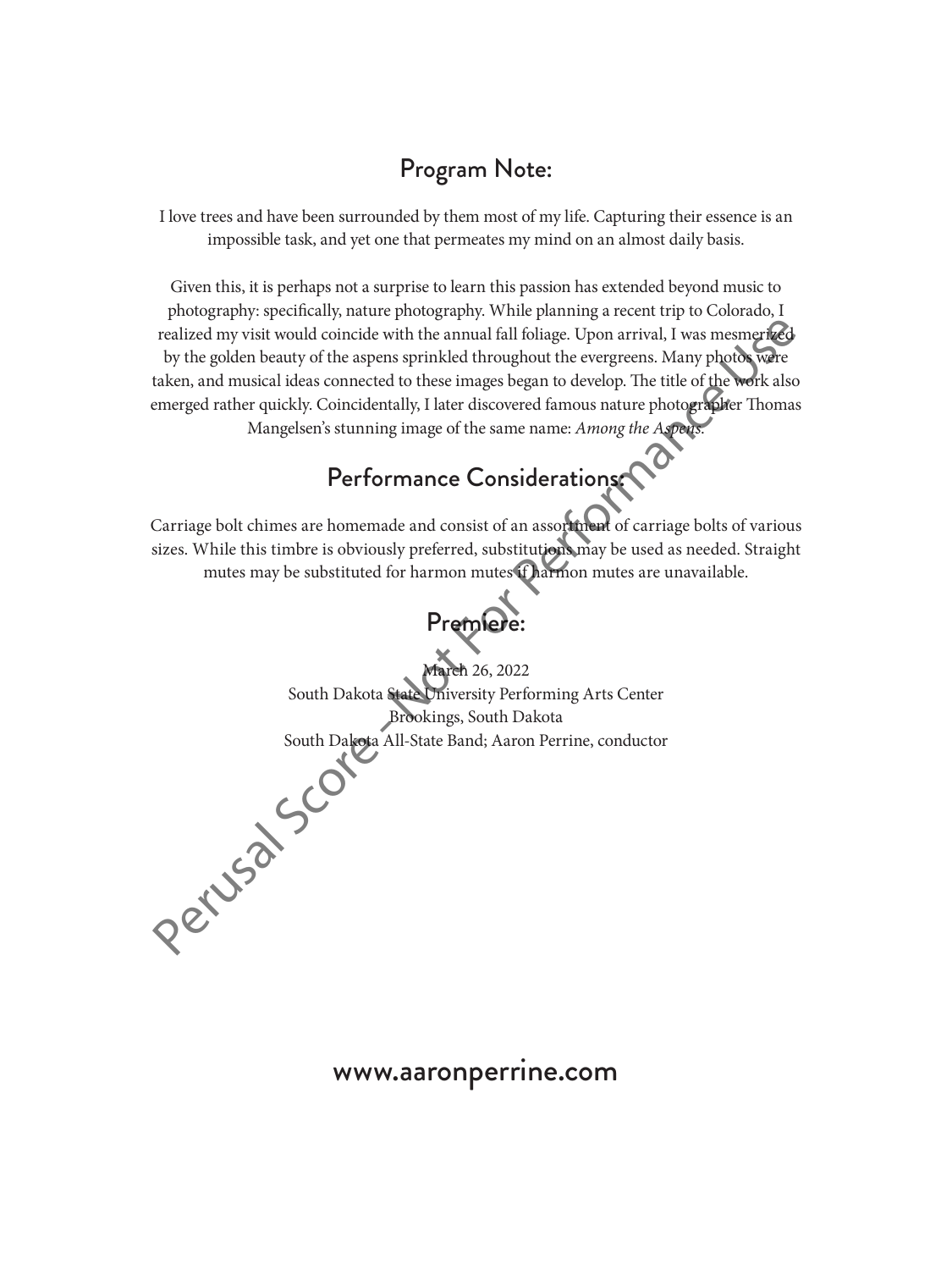## Instrumentation:



longitude 91 publications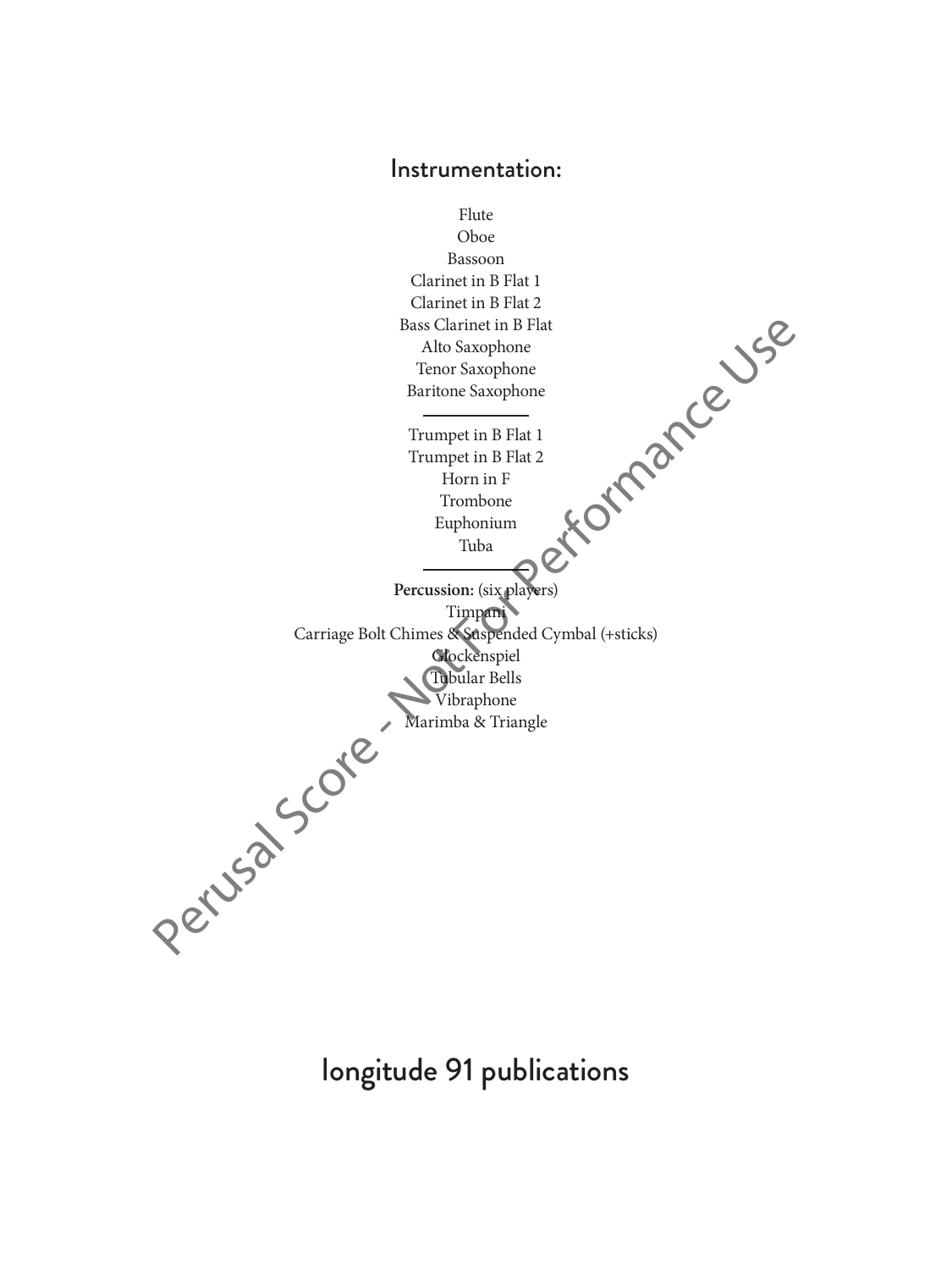## Among the Aspens

**AARON PERRINE** 



Copyright  $@$  2022 Longitude 91 Publications / Aaron Perrine (BMI) All Rights Reserved / aaronperrine.com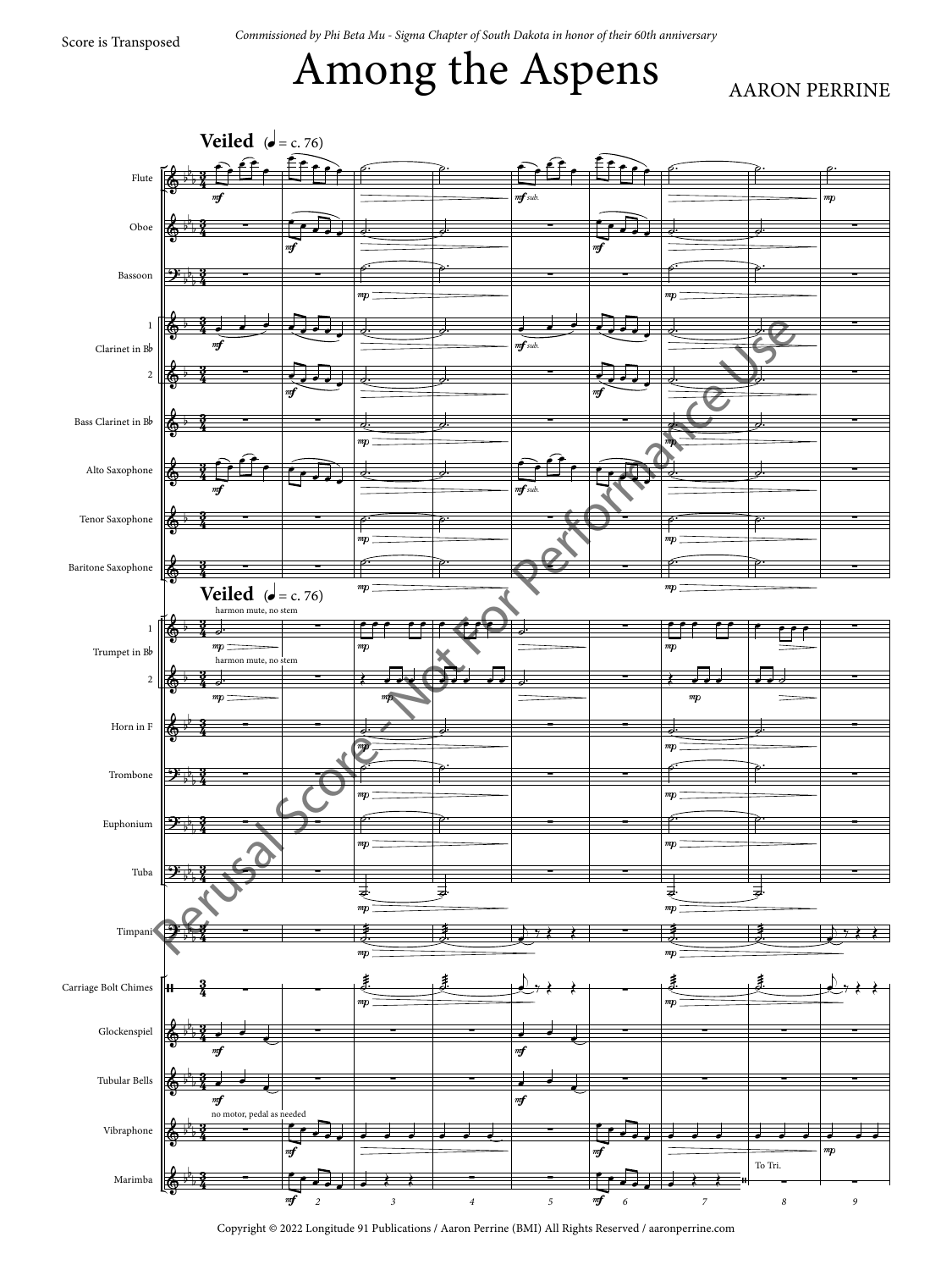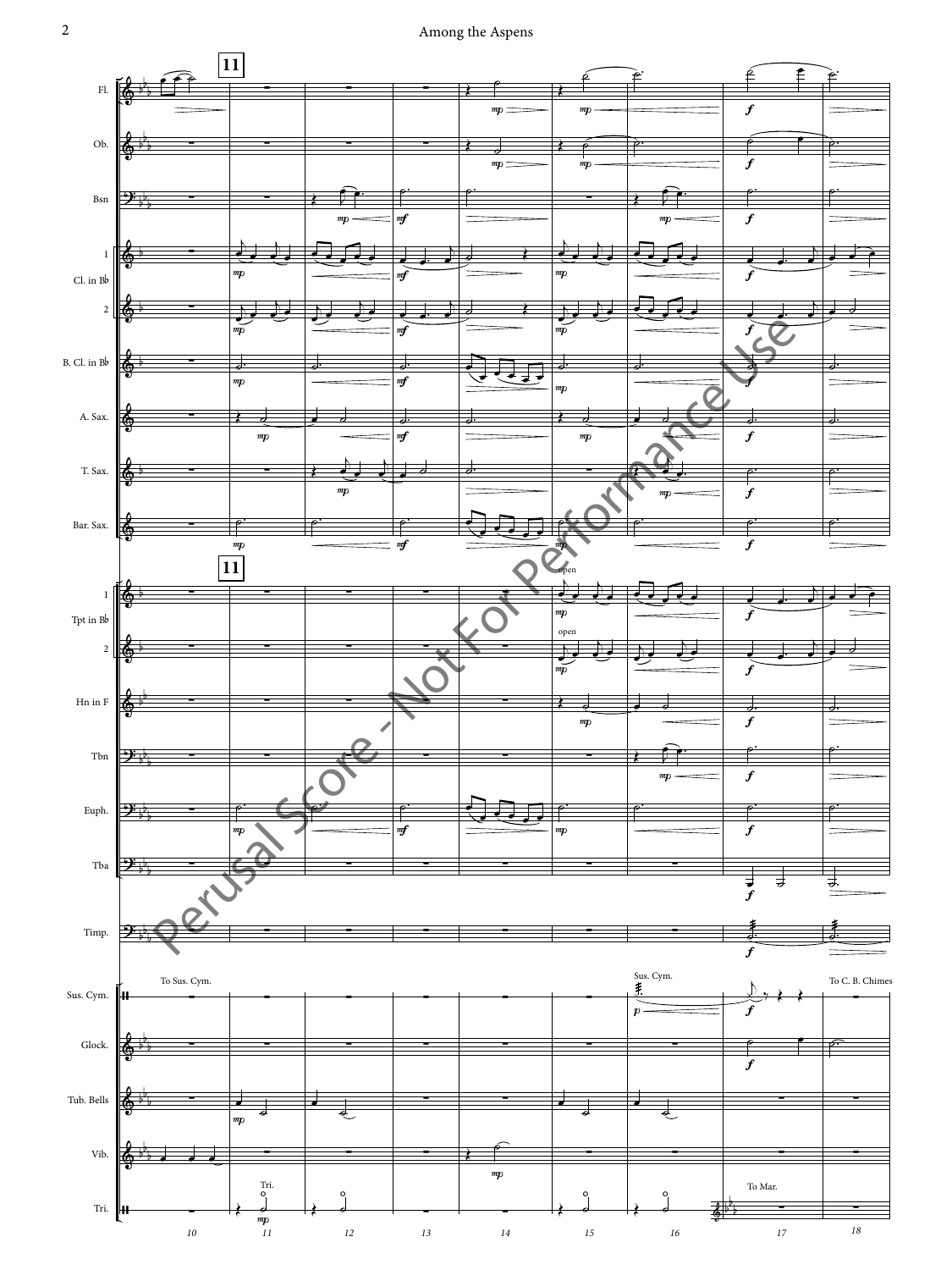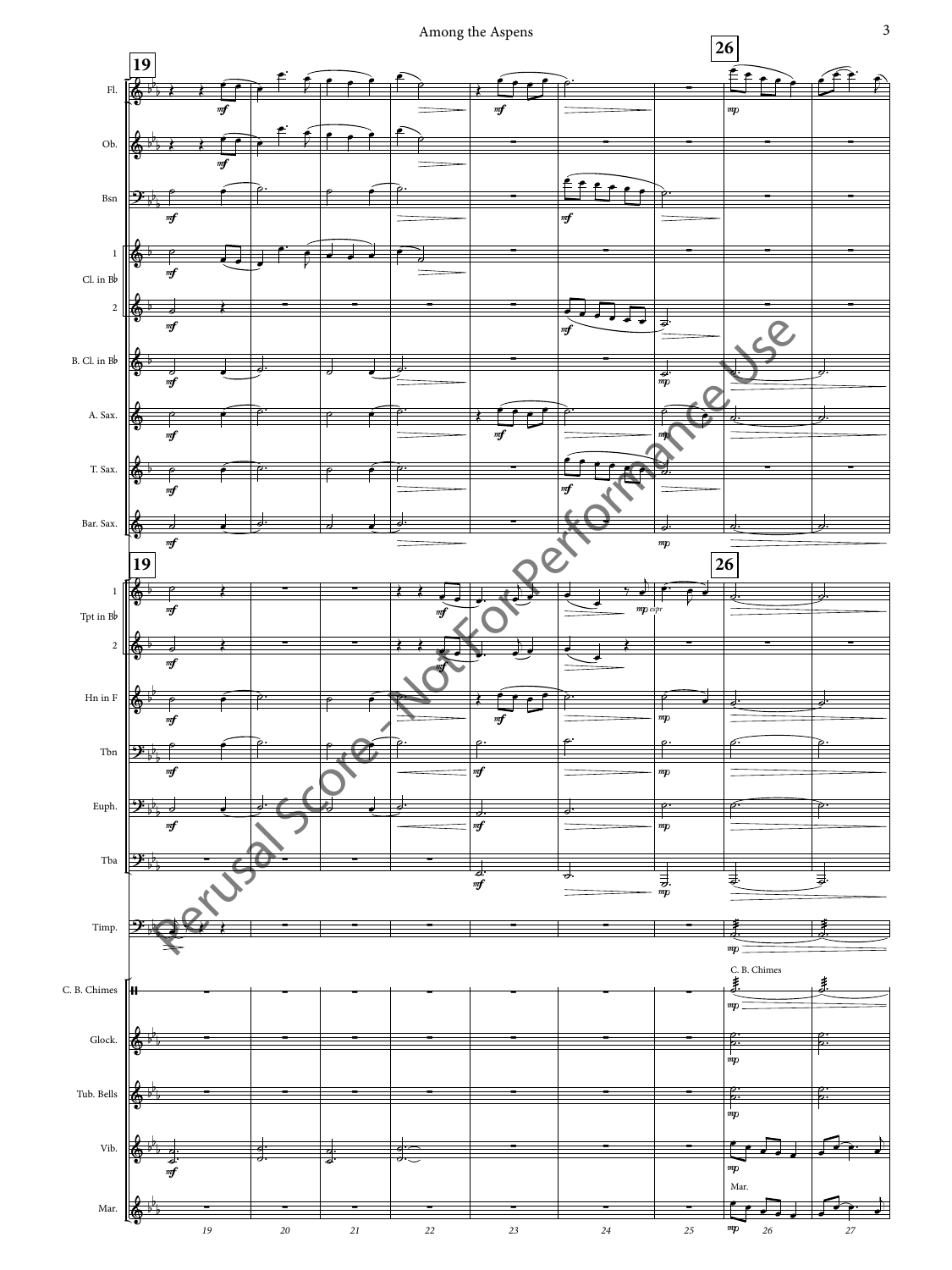Among the Aspens



5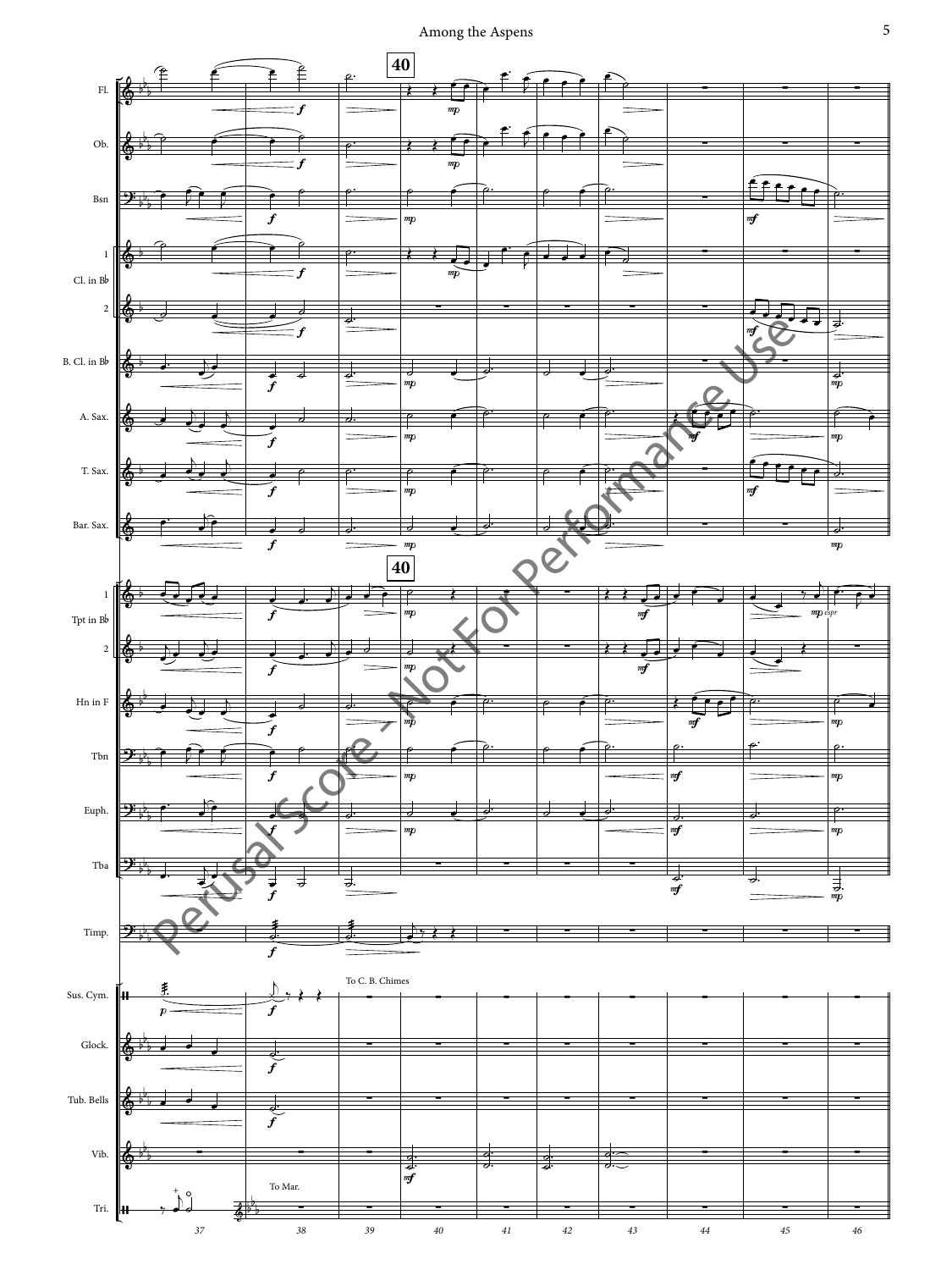Among the Aspens  $\overline{7}$ 

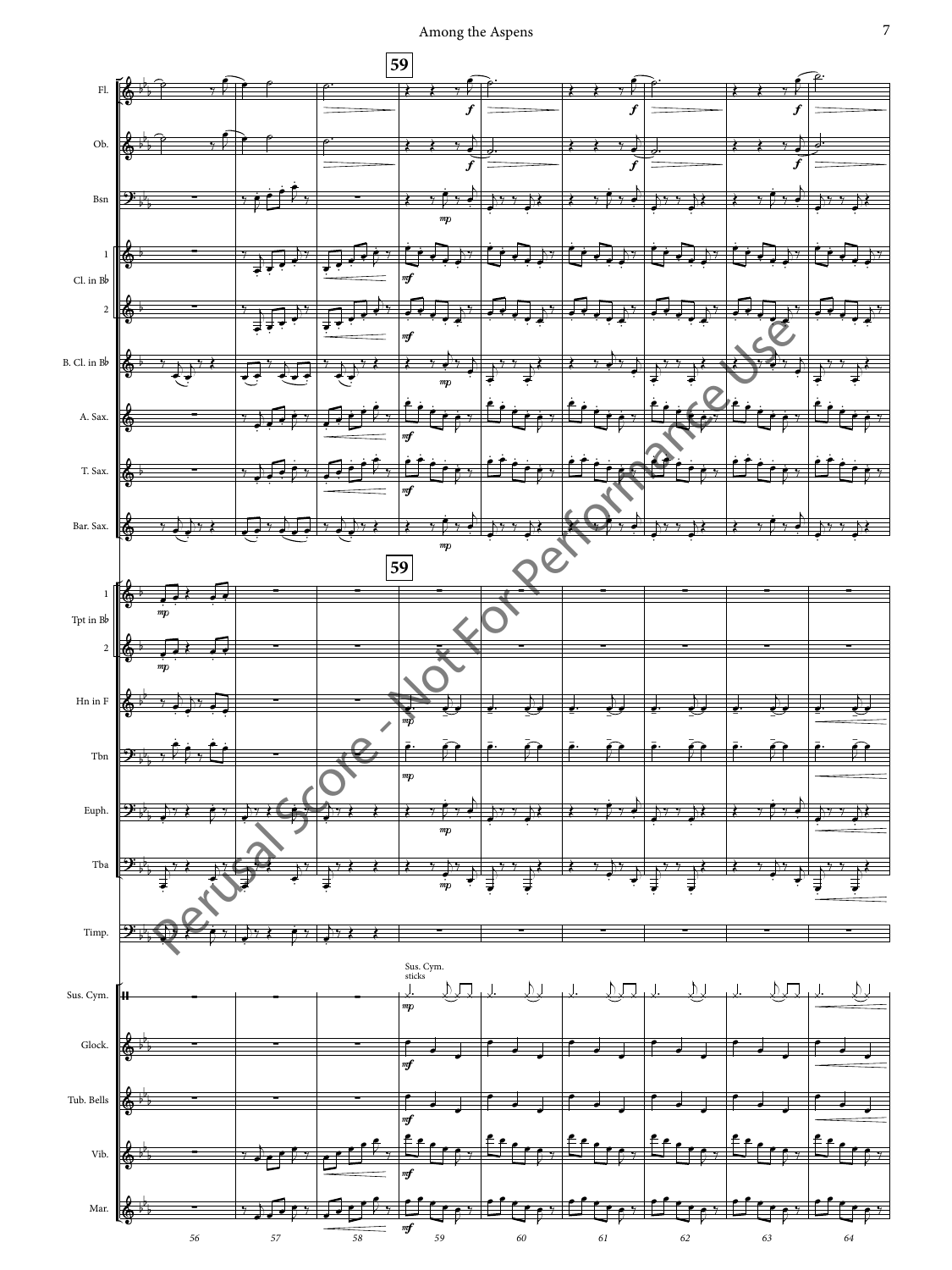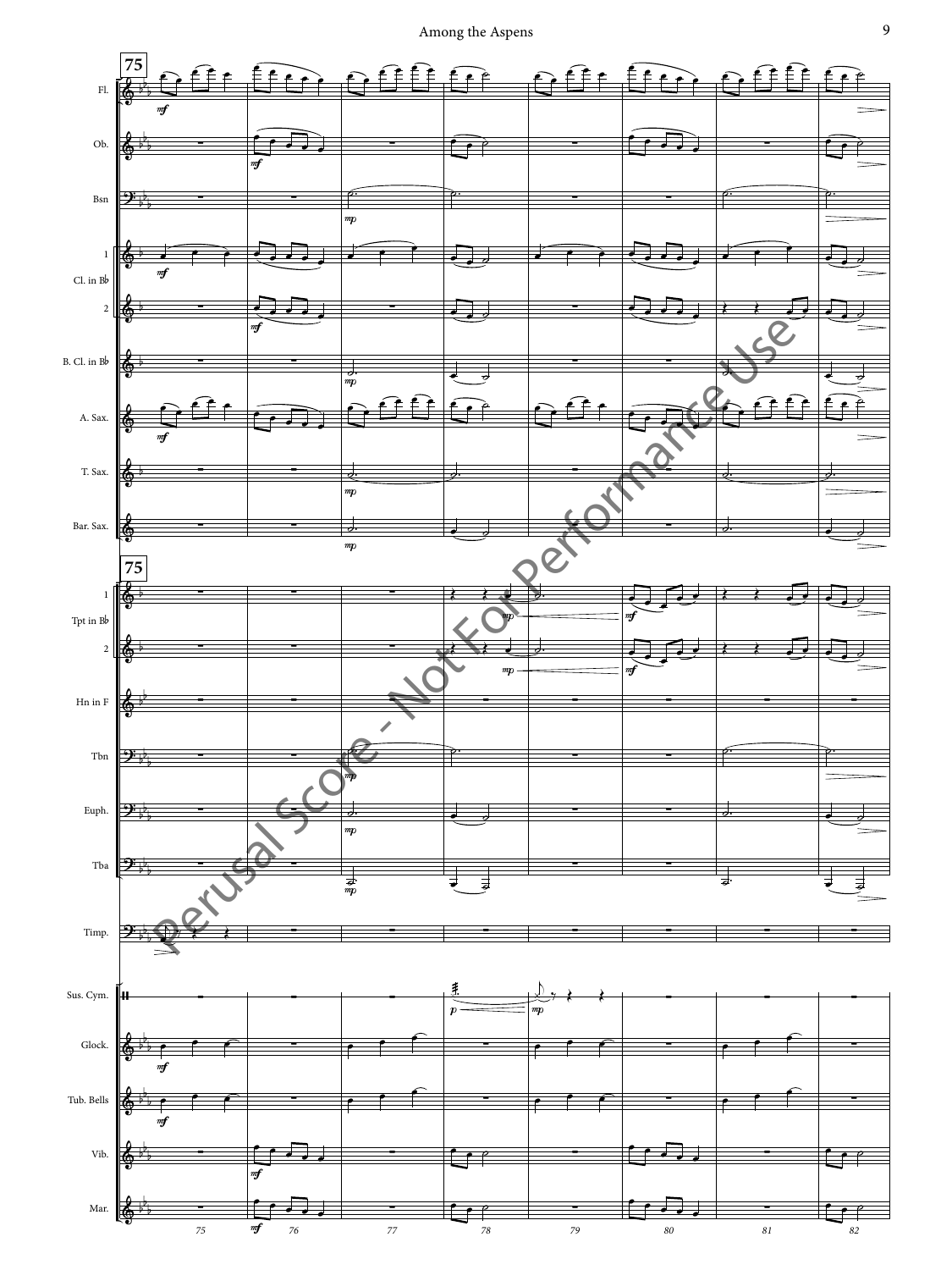